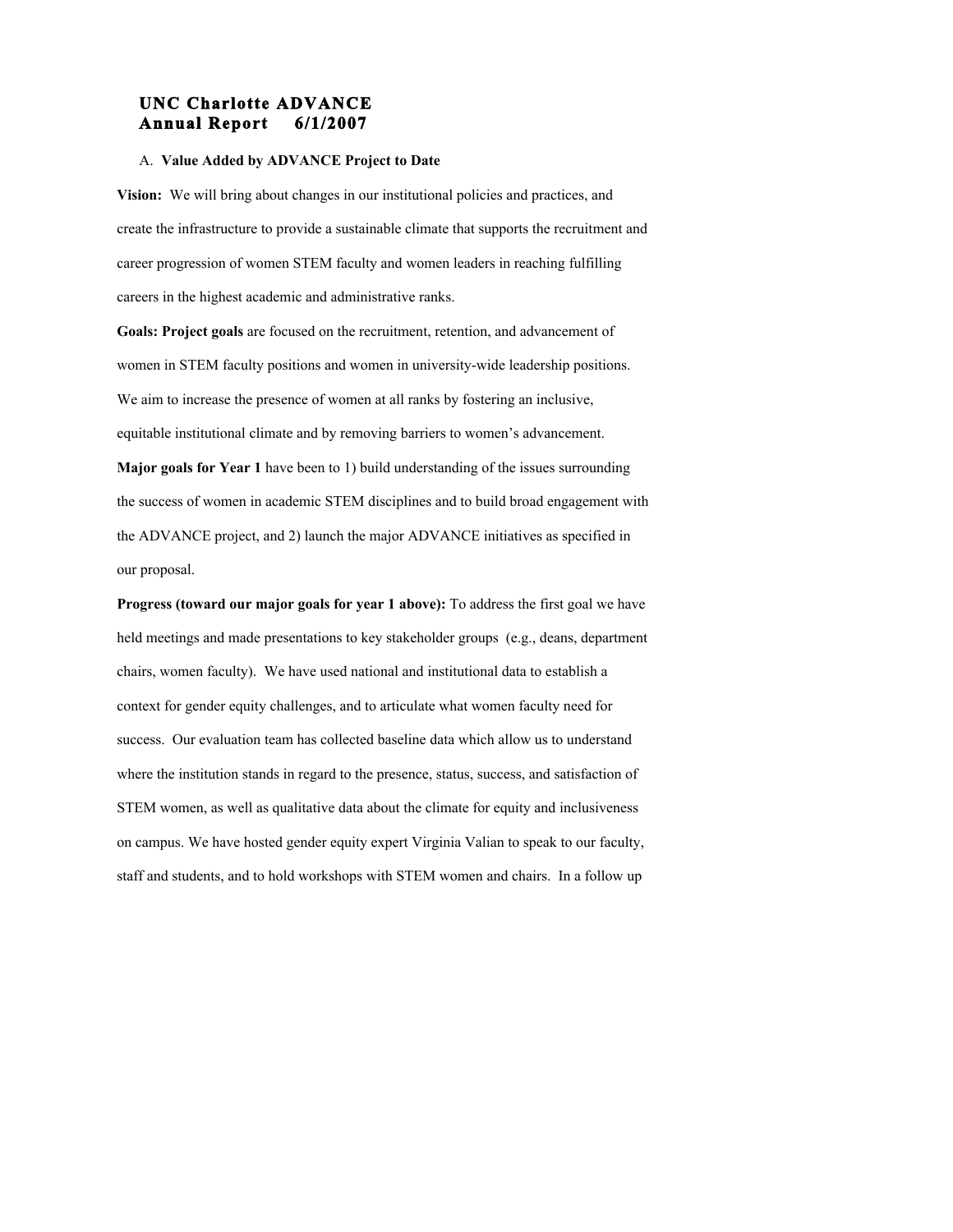discussion of campus diversity at the annual deans' retreat, the Provost and the Council on University Community staff led a discussion of institutional data on the progress of women faculty, pipeline issues, and benchmarks for success. A Women's Forum brought together sixty women faculty members from across the university to discuss the principal challenges they face in their jobs and provide input to the ADVANCE team about priorities for the project. Two of our initiatives, Leadership UNC Charlotte and The Future of the Faculty Committee, have engaged a diverse group of faculty and administrators in a review of policies and procedures relevant to faculty success and quality of work life. Our Competitive Awards programs stimulated proposals from five colleges and many departments, and funded three unit-wide initiatives designed to promote the collective success of all women in STEM.

Our second Year 1 goal was to launch the major ADVANCE initiatives specified in our proposal: Faculty Affairs Office, Leadership Institute, Women's Academy, Competitive Awards Program, and the Future of the Faculty Committee. This goal has been achieved. The Women's Academy is responding to the articulated need to educate the campus about gender and equity issues. The academic year 2006-2007 served as a planning year for the Women's Academy. The convener of the Women's Academy was appointed in November 2006. Academy members were approached and asked to participate in January. The Academy began meeting in February to plan the activities we would sponsor in the upcoming academic year.

We have also launched our ADVANCE Competitive Awards program, which is designed to meet the needs of women STEM faculty and to stimulate change in STEM units. Bonnie Cone Fellowships support individual STEM women in a variety of ways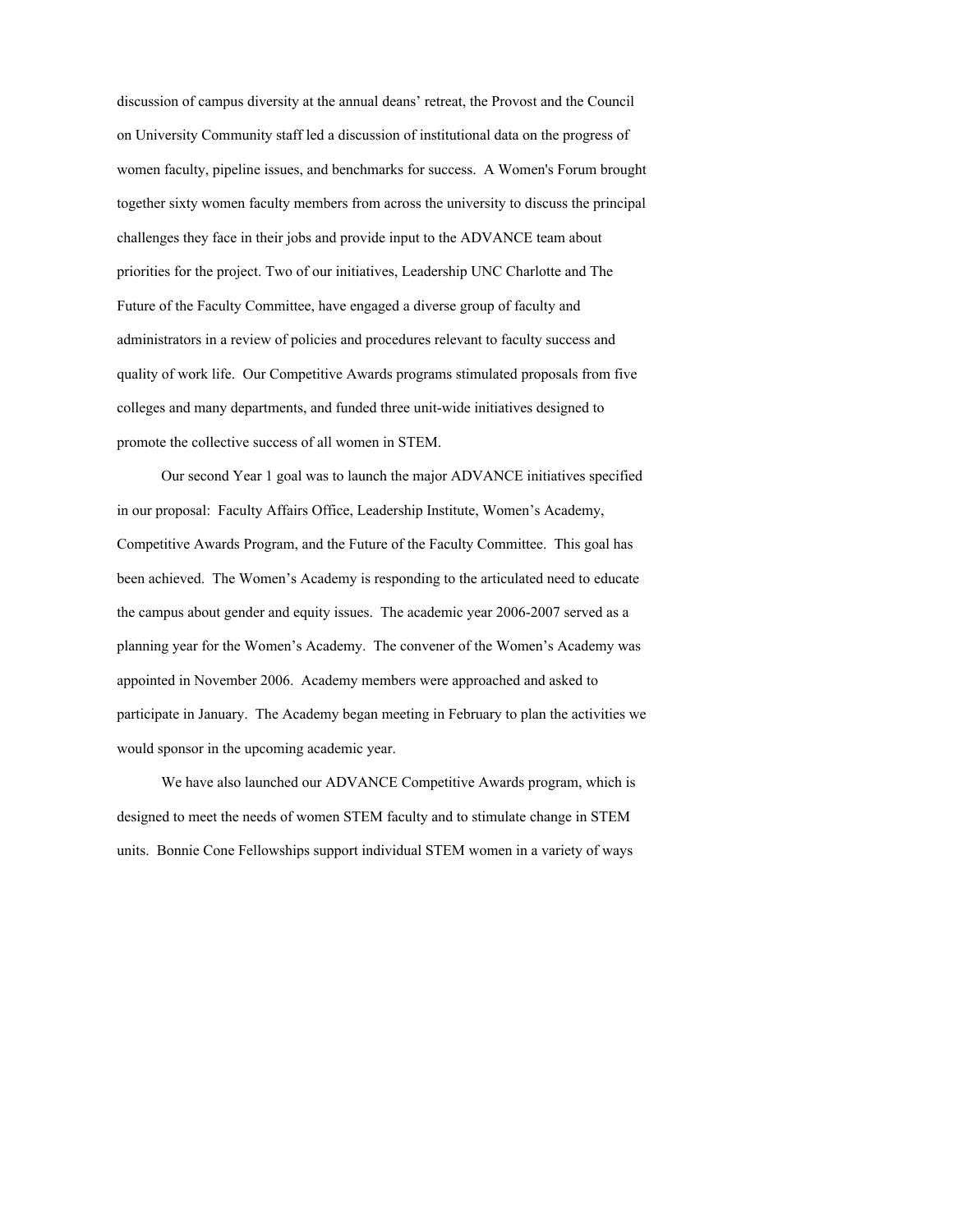that promote their success, including mentoring, research support, and child or elder care. The Solutions Team Awards are unit-based awards that promote the collective success of all women in STEM through departmental or college-wide initiatives ranging from innovative recruitment and retention to work-life and culture change projects. The UNC Charlotte ADVANCE Awards Committee just completed Round One Awards, which funded three Solutions Team projects in three STEM units and eight Cone Fellowships for women in six STEM disciplines.

The Future of the Faculty Committee (FFC) has convened and is reviewing existing policy and institutional data to identify barriers to faculty success, and to identify creative mechanisms to meet the childcare/ eldercare needs of faculty, explore mechanisms to retain STEM women through flexibility in appointments and re-entry programs, and make recommendations concerning increased flexibility in the tenure clock. An area that has been identified for attention in the near term is spousal and partner hiring. A planning group is developing the program for the first cohort for Leadership UNC Charlotte, which will begin this Fall and continue through the 2007-08 academic year. The program will consist of eight monthly  $\frac{1}{2}$  -day workshops attended by a cohort of department chairs and "emerging" leaders. Topics to be covered include faculty evaluation and development, communication, and conflict resolution.

Newly-vacated space has recently been secured for the Faculty Affairs Office (FAO). This office will house the ADVANCE Grant Coordinator, the Special Assistant to the Provost for the university-wide diversity effort called the Council on University Community, and the ADVANCE staff. The FAO will provide a sustainable structural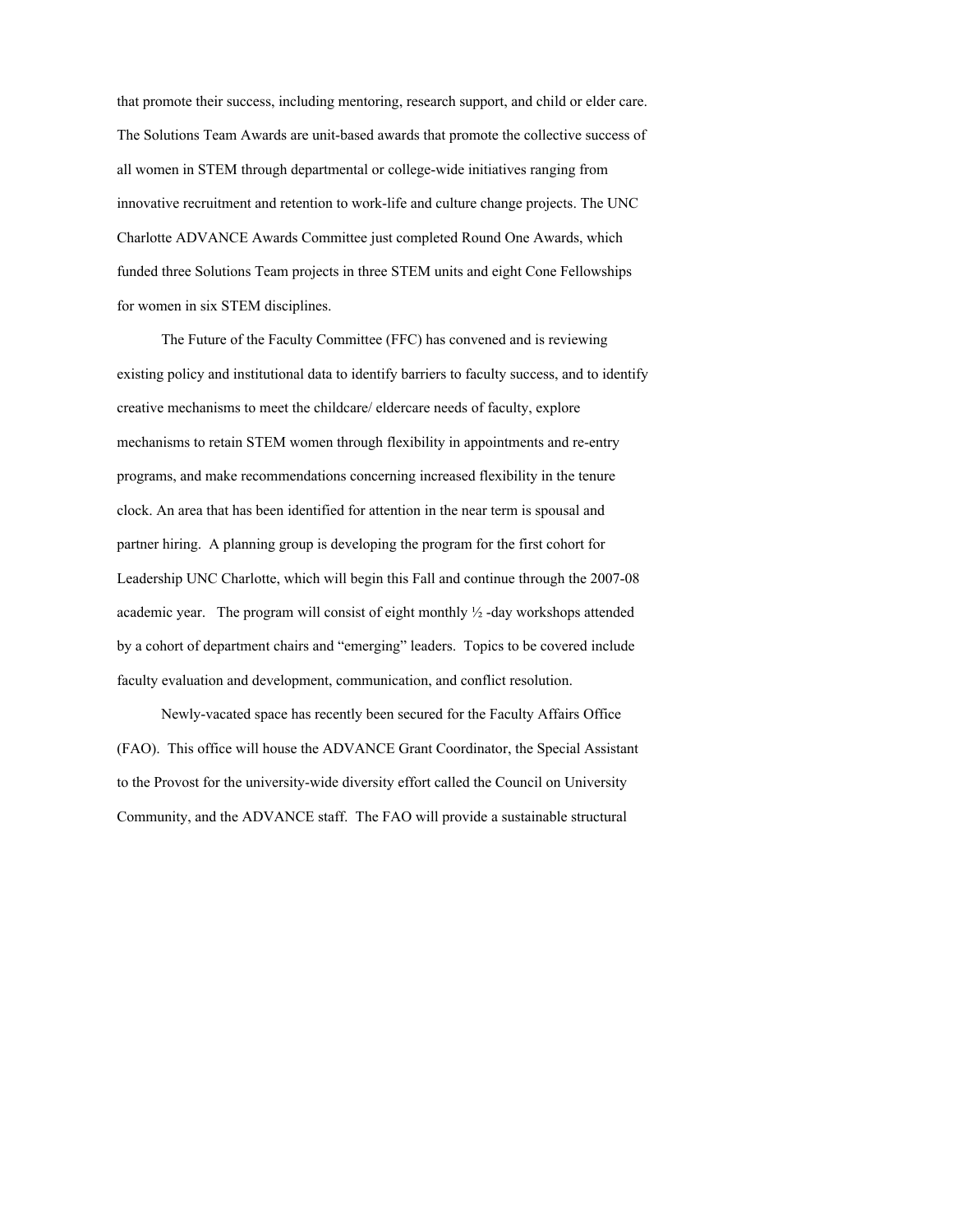focal point for policy revision and centralize the activities/ responsibilities related to ADVANCE, equity, diversity, and faculty development and advocacy on campus.

The new University Mentoring Program was established following discussions in the ADVANCE Leadership Team and a subsequent agreement reached between the Provost and Deans of all the Colleges. Dr. Yvette Huet-Hudson will oversee the program. She is a Professor of Biology and has been Coordinator of Faculty Development in the College of Arts and Sciences and has administered that unit's mentoring program. All new faculty whose initial appointment is as an untenured faculty position will be invited to enroll in the program. Currently, contact information is being gathered so that a welcome letter can be sent to these faculty along with a "Request a Mentor" form to be completed and returned to Dr. Huet-Hudson. The program will require all participants to attend a mentor/mentee training session and complete a mentoring contract. The mentor/mentee pairs will also be invited to a reception that will be held early in September to start the program off. Each month, an email will be sent to all pairs with the suggestion of at least one topic that they may wish to discuss.

Finally, the ADVANCE Project Evaluation Team and the Communication and Dissemination Team, along with the Office of Institutional Research in the Provost's Office, have ensured that all data relevant to ADVANCE goals are systematically collected, disseminated, and used to inform the work of all initiatives.

## **Plans:**

### **Women's Academy Plans Include:**

• Invite Anne Fausto-Sterling to campus in Spring 2008. Dr. Fausto-Sterling is a biologist whose work challenges entrenched scientific beliefs about sex and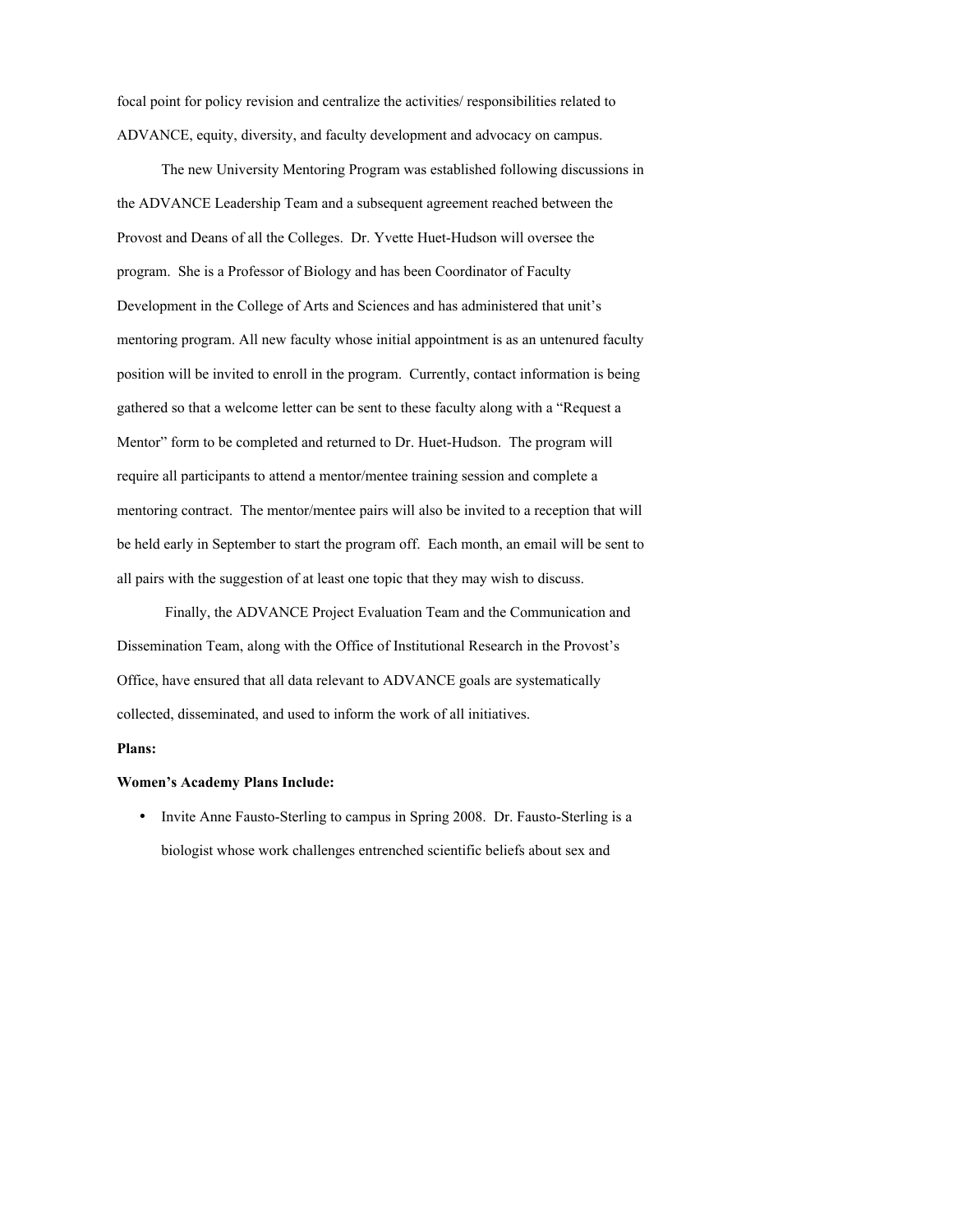gender. During this visit Dr. Fausto-Sterling will meet with and advise the ADVANCE team, participate in a luncheon/roundtable discussion for chairs of STEM disciplines, give a public lecture, and meet with female faculty in STEM disciplines whose research interests overlap with Dr. Fausto-Sterling's.

- Sponsor a book circle where participants read and discuss Dr. Fausto-Sterling's work. These book circles will meet twice in the spring and will give participants (both male and female) an opportunity to become familiar with Dr. Fausto-Sterling's research before her campus visit.
- Host a networking event for all female faculty in STEM disciplines. This will be a catered event held in the beginning of the fall semester. The purpose of this event is to reduce the isolation that female faculty may feel in their departments. Not only will faculty who are new to the university meet women in other STEM disciplines, but established faculty in STEM disciplines will also expand their networks beyond their own departments.
- Host two workshops on career issues that women faculty face. In the fall we will hold a workshop on gender and the negotiation process. The purpose of this workshop is to educate participants (both male and female) about the ways that gender influences negotiation practices and how to overcome these issues and negotiate more effectively. We will decide on the focus of the spring workshop after we solicit faculty input.
- Allocate speaker money to departments to encourage them to bring in prominent female speakers in STEM disciplines. This money is intended to supplement the speaker money that colleges distribute to departments annually. Bringing in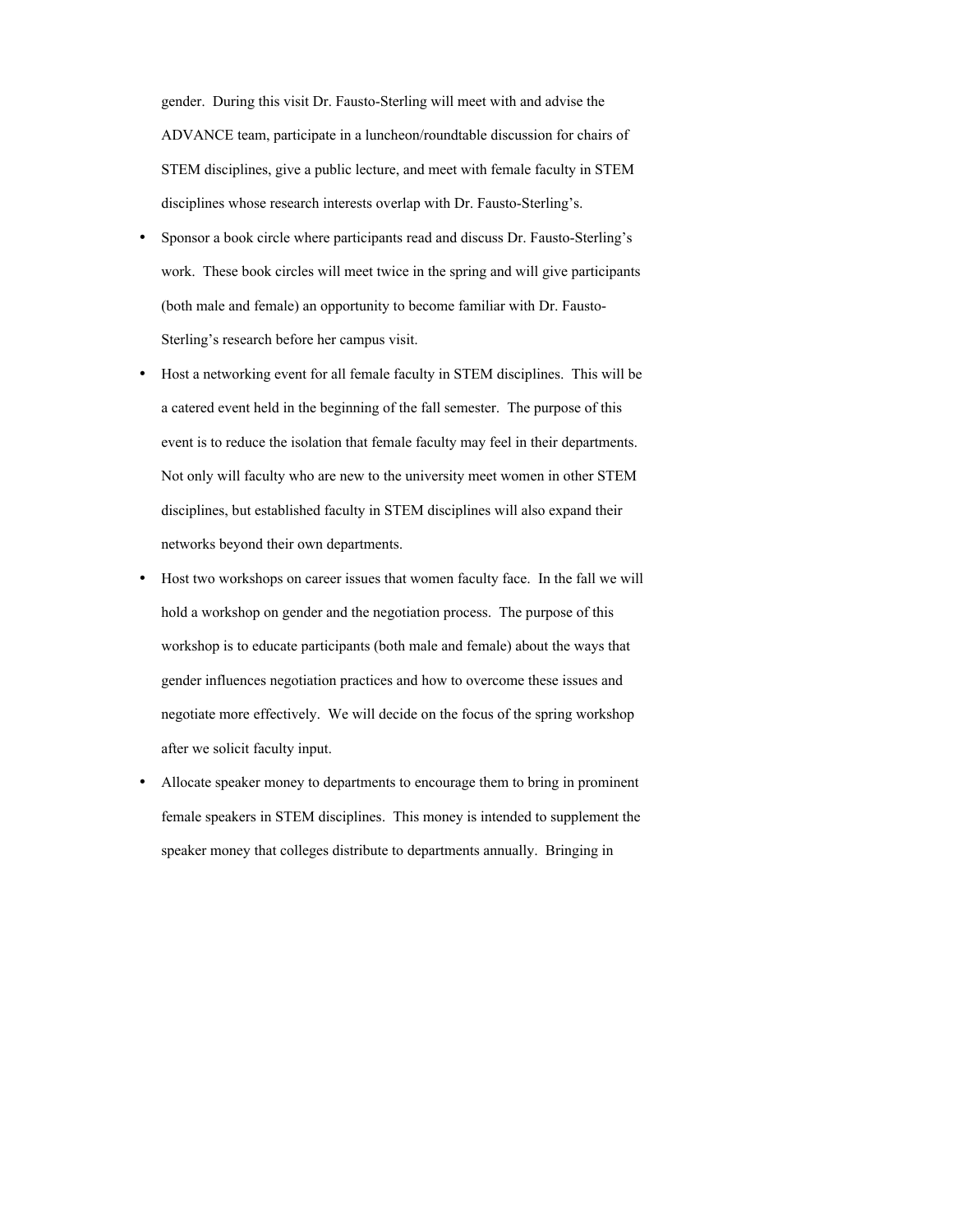prominent female faculty will provide women in UNC Charlotte's STEM departments with role models and networking opportunities.

• Publicize the results of the Future of the Faculty study on gender disparities on campus. We will work with other ADVANCE teams to raise awareness among faculty in all disciplines about the gender disparities that exist at UNC Charlotte. The goal of doing this is to garner more faculty support for ADVANCE initiatives.

### **Mentoring Program Plans Include:**

Future discussion will be held regarding peer-mentoring groups for faculty that have been in the mentoring program (or perhaps not) and have transitioned out. In addition, we are investigating ways to enhance community building of new, senior faculty. The goals of this program are to: Help untenured faculty to become socialized to the university, become aware of opportunities and resources, provide guidance and direction, integrate untenured faculty into the existing hierarchy through socialization to its norms and expectations, enhance UNC Charlotte's academic community.

### **Competitive Awards Program Plans Include:**

- Revise its Solutions Teams and Bonnie Cone Fellowship Awards Solicitations to provide better guidance in developing proposals that promote ADVANCE goals.
- Implement strategies to publicize ADVANCE awards and motivate more individuals and units to submit proposals.
- Develop a workshop to educate prospective proposal writers about the ADVANCE CAP, ways to enhance proposal impact and fundability, and to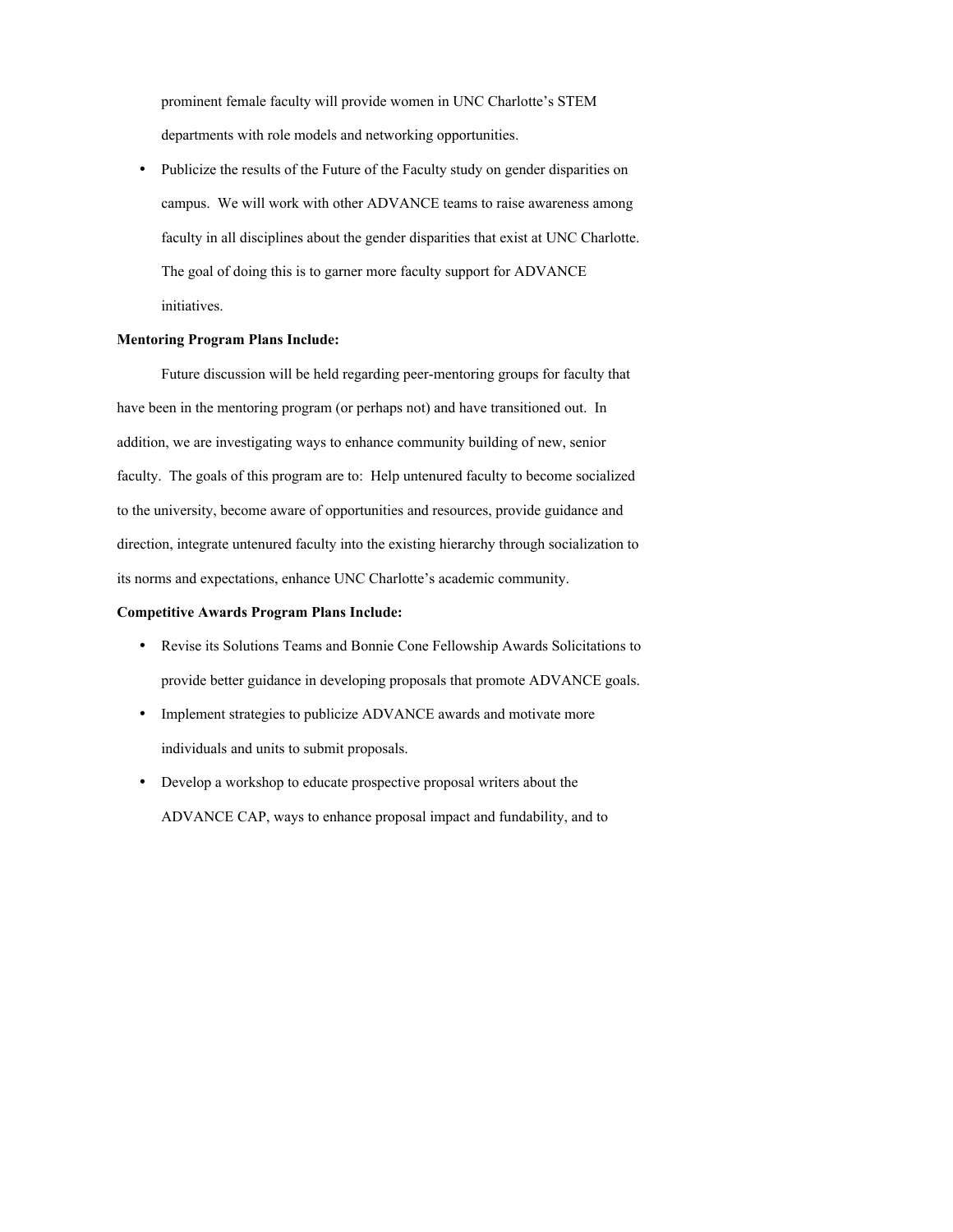encourage innovative solutions that achieve/promote gender equity and inclusive climate.

• Broaden participation in the CAP by inviting men STEM faculty to serve as proposal reviewers for Round 2 awards.

### **Future of the Faculty Committee Plans Include:**

- Review baseline data from the evaluation team showing trends in STEM hiring and promotions.
- Examine existing recruitment practices in light of existing policy and ensure that practice aligns with policy at all levels.
- Consider the extent to which dual career needs impacted hiring success for 2007- 08, and examine strategies to address dual career challenges.
- Review existing, and perhaps collect additional, data to better understand faculty preferences in addressing child and elder care needs.
- Recommend and help implement any policy or procedural revisions that result from the above.

## **Leadership UNC Charlotte Plans Include**:

This project will tackle many of the problems encountered by department chairs but will provide the opportunity to introduce issues of gender equity as they interact with the role of chairs in the hiring, evaluation, and development of faculty. Although participation as an emerging leader will not be limited to women, the program will also provide an opportunity for more women to begin to gain insight into the department chair's role and prepare for future leadership.

#### **Faculty Affairs Office Plans Include:**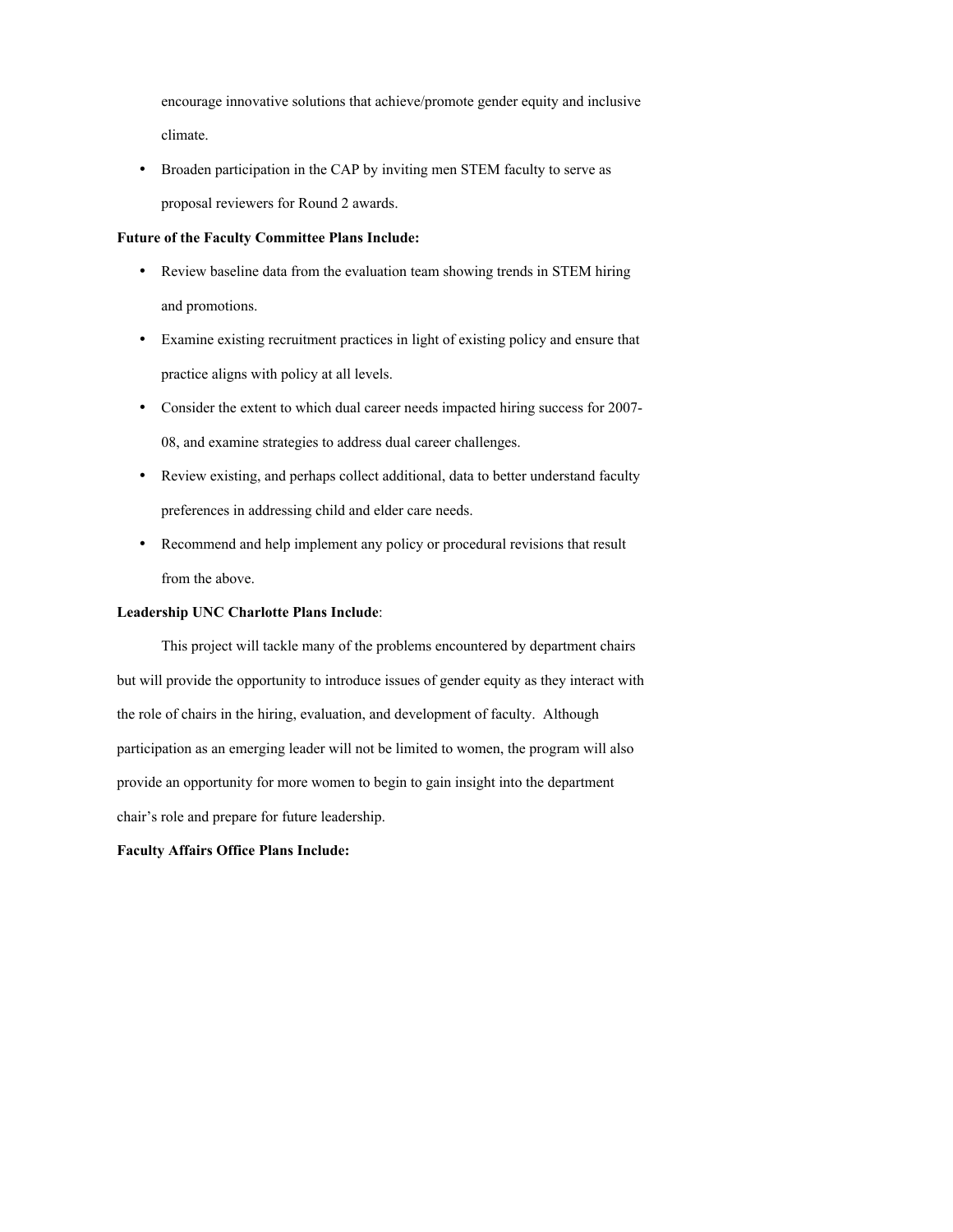- Assist the CAP with the Round 2 award process, and publicize Round 1 awardees.
- Work with the Communication and Dissemination Team to upgrade the ADVANCE website, publish a quarterly newsletter beginning Fall 2007, promote ADVANCE through internal and external channels, create and circulate brochures describing ADVANCE initiatives and findings.
- Raise campus awareness around diversity and inclusiveness issues, share data relevant to gender and ethnic equity, and work with and through ADVANCE initiatives to promote equity and inclusiveness in policy and climate.
- Support the work of the Women's Academy, Leadership UNC Charlotte, and the Future of the Faculty Committee.
- Serve as liaison between the Evaluation and Communication and Dissemination Teams and other ADVANCE initiatives, and between these entities and the campus community, ensuring effective sharing of data, information, and accomplishments.Work with Dr. Huet- Hudson to develop and implement a midcareer mentoring initiative.

KKBUCH 6/14/07 1:04 PM **Deleted:** 

### **Difficulties and approaches to overcome them:**

**1. Visibility of the work of women in science.** In addition to the paucity of women at the senior levels in STEM departments, only one research center in a STEM field is headed by a woman. Only one STEM department is chaired by a woman. A scan of university colloquia and symposia shows little attention to the research of women. The Women's Academy has been asked to develop a partnership program with departments and centers to stimulate more invitations to women scientists to present their work at the university. As part of the dissemination efforts of the ADVANCE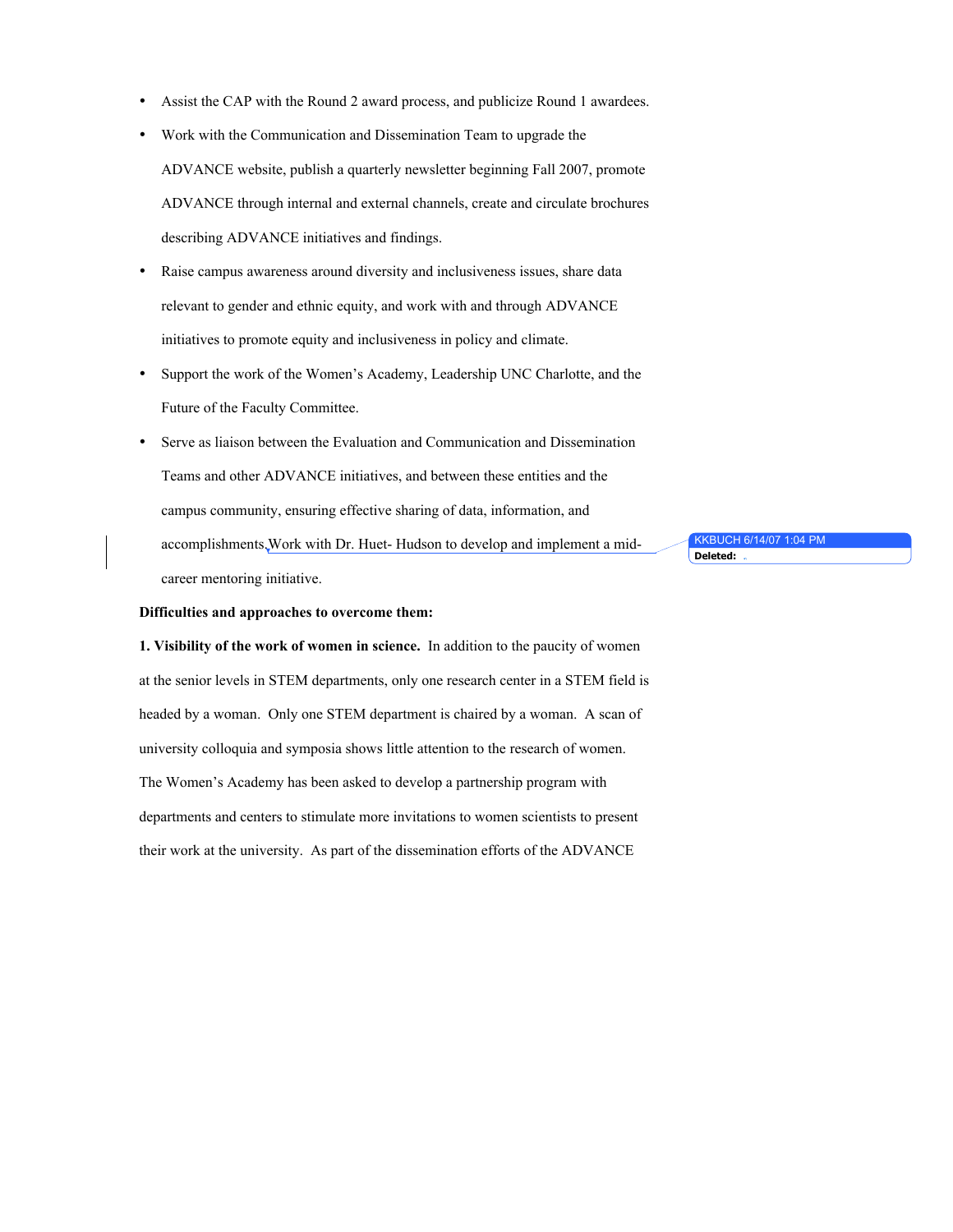program, we will highlight the work of the Bonnie Cone Scholars and will increase the amount of publicity given to the work of STEM women in university publications and outreach. For example, the scientific communications staff member in the Provost's Office has successfully promoted the work of Dr. Inna Sokalova in the national media; however, more internal publicity is needed.

**2. Resistance to acknowledging the problem with the progress of women.** There is a general consensus on campus that the University has family friendly policies and is committed to the success of women. The absence of women in some ranks and leadership positions is attributed to the absence of women in the pool of applicants for faculty positions. Many of our presentations to deans and department chairs have discussed strategies for overcoming the lack of women in the pool and calling attention to the subtler forms of resistance and bias. The Provost's Office of Budget and Personnel now examines all starting salaries for gender differences and requests explanations when they are detected in a department.

#### **Preliminary Evaluation Findings:**

**Promotion of the Advance Agenda**: As information about the Advance Program at UNC Charlotte was disseminated at meetings, brief evaluations were conducted to see if attendees found the information useful and whether they felt better informed about the issues to be addressed by the Advance initiative after the session. Two main sessions were evaluated. First, the Advance Program was introduced at a meeting to which all women faculty and staff were invited (January 2007). Second, the Advance Program was described at a meeting of all department chairs (February 2007). Web-based surveys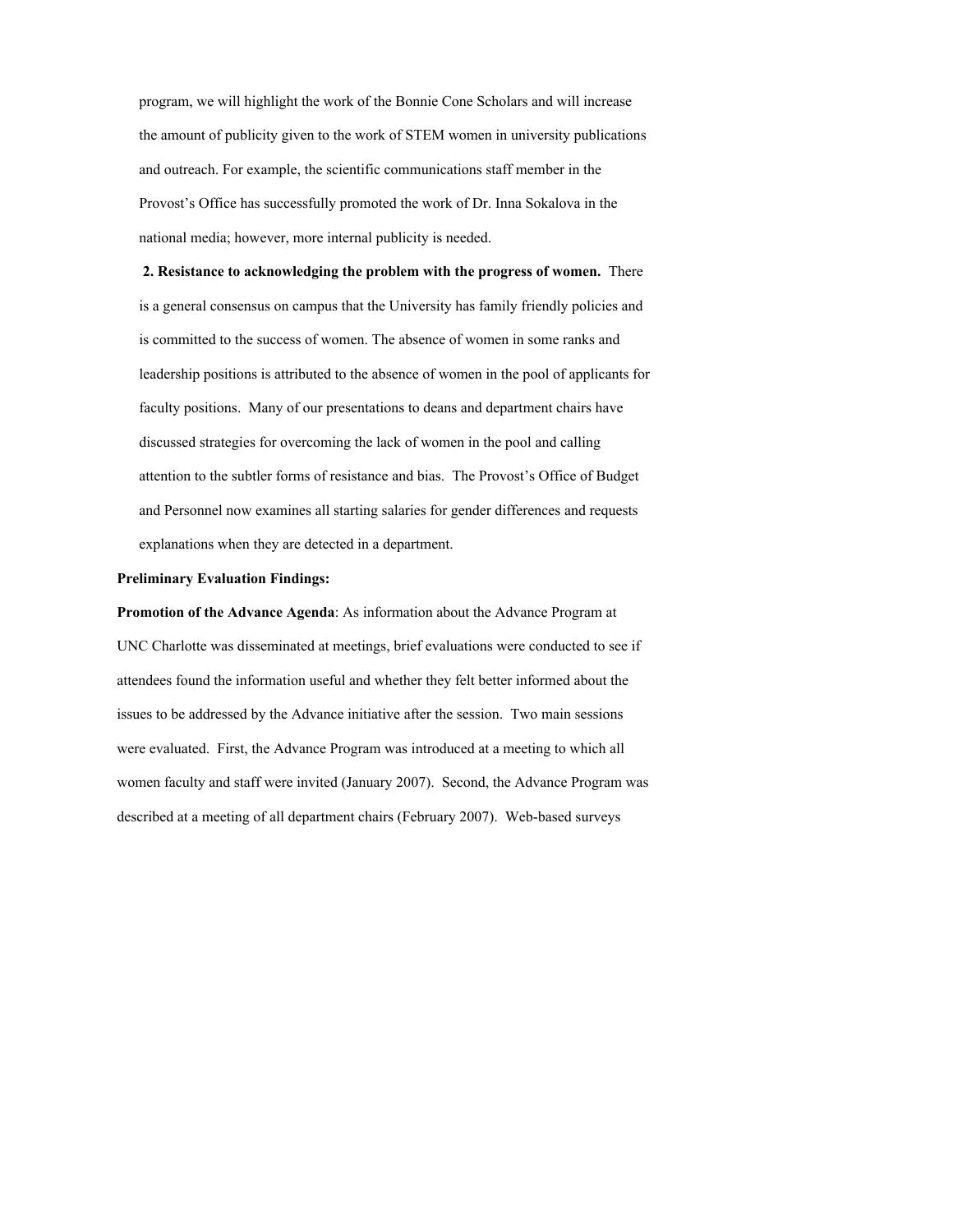following each session were conducted and in each case the responses were quite favorable.

**Advance Sponsored Activities**: In addition, responses to two Advance sponsored activities were collected. The first was a meeting that followed a public presentation by Dr. Virginia Valian to which junior women faculty were invited. The second was a panel discussion about Paths to Administrative careers which was open to the campus. In both cases, those individuals who attended were asked to complete a web-based survey. Again, the responses to the activities were overwhelmingly positive.

**Baseline Data on Faculty Satisfaction**: UNC Charlotte has participated in the Higher Education Research Institute Survey of faculty (HERI) for a number of years. The data from the years 2001 and 2004 have been provided to the Evaluation Team, and these will be used as baseline data for the purpose of assessing sources of faculty stressors and satisfaction with various aspects of University policies/practices and job satisfaction. In Progress:

**Space and Faculty Start-Up Data**: Information about space allocations and faculty start-up packages for faculty in the STEM departments is being collected from department chairs. Current office space and research space for all faculty are being requested, as well as details of faculty start-up packages for faculty hired in the last 5 years. A survey is being developed, and will be distributed during July, to assess faculty satisfaction with their start-up packages (for faculty hired in the past 5 years).

**Deans' and Provost's Perspectives**: Interviews are being conducted with the Provost and the Deans of the seven colleges. The goal is to identify issues that relate to gender equity issues and obstacles they perceive to achieving gender equity. Although a specific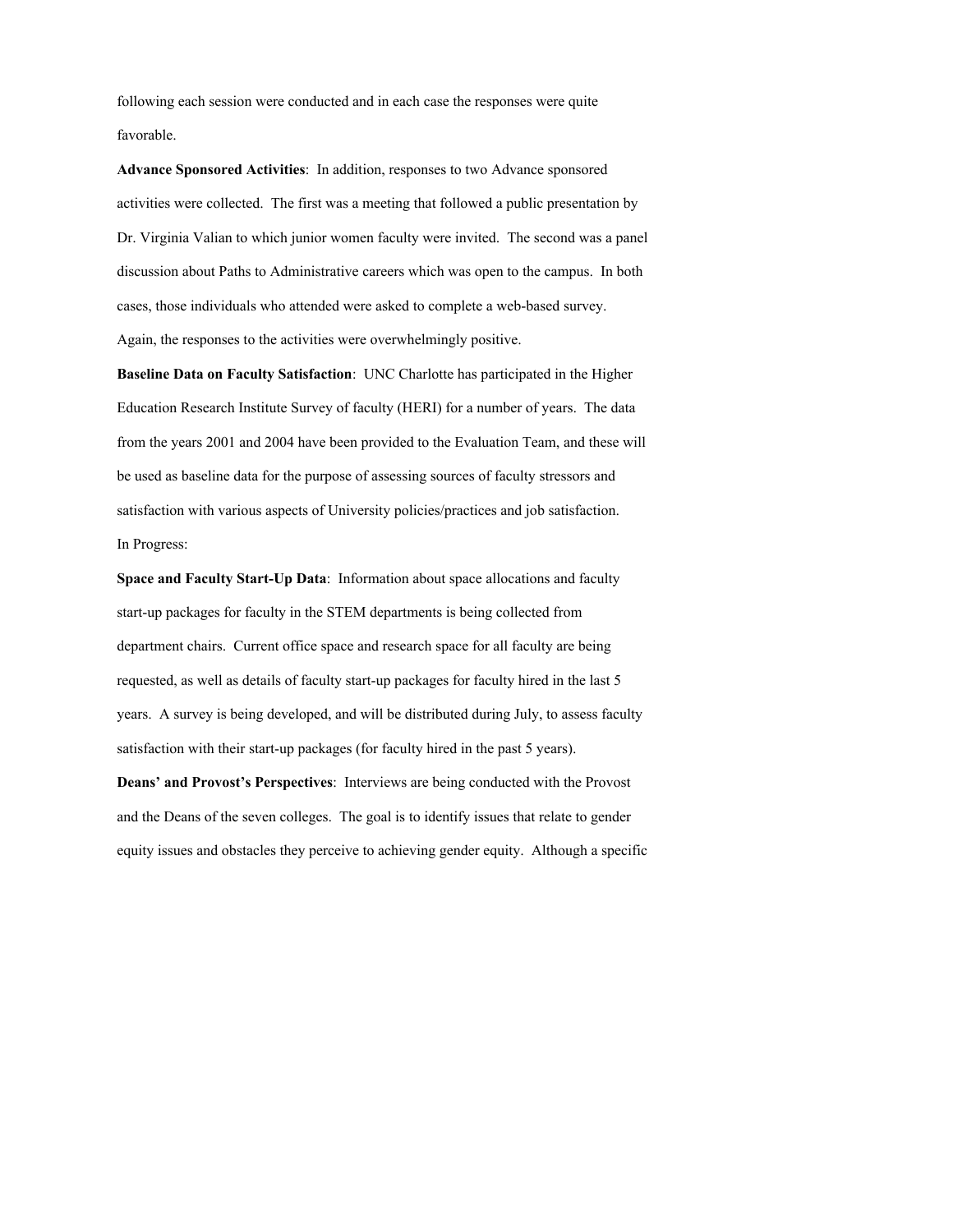set of questions is being used with each individual, the open-ended style of the interview allows for different directions to be pursued with each administrator.

**Institutional Research Data Base**: We are working with Institutional Research personnel to develop the data base necessary to provide the information detailed in the NSF Toolkit (see below). Much of the required data has been provided, but some information is still being prepared.

## **Discussion of Toolkit Tables Data (separate attachments)**

Year One of evaluation efforts has been devoted to collecting baseline data. UNC Charlotte's ADVANCE program is less than one year old. All the data necessary to complete the eight Toolkit Tables are not yet available from institutional research. For this reason, interpretation of the overall picture of UNC Charlotte conveyed by the baseline data must be preliminary.

Evaluators have collected data for Toolkit Tables:

Table 1: Number and Percent of Women Tenured and Tenure Track Faculty in Science/Engineering by Rank and Department

Table 2 Fall 2006 STEM and SBS Departmental Faculty Gender Composition

Table 7 New-Hires in STEM and SBS, 2001-2006

Data necessary for the remaining tables have not yet been accessed (if data come from institutional research) or collected (if data come from departments or units). Evaluators will be working during the remainder of the summer to collect and analyze all the data required for the other five Toolkit Tables. Later this summer we will be able to file an amended evaluation report as soon as the missing data become available and are processed.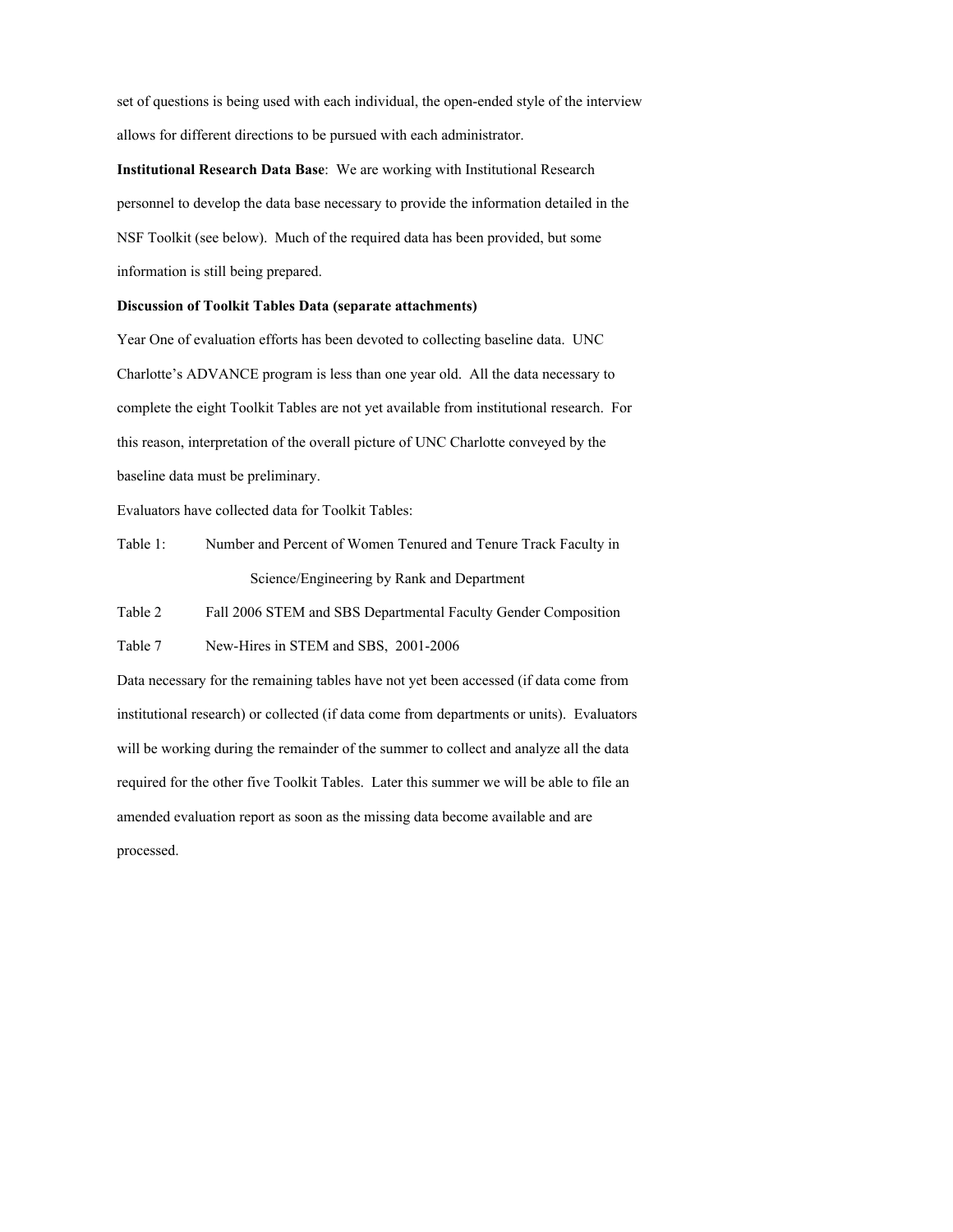Table 1 presents the number and percent of tenured female and female tenure track positions in science and engineering by rank and department. As expected, there is a dearth of tenured senior women. Bioinformatics is the lone exception, where the sole full professor is a woman. Notably, one of the four full professors in Mechanical Engineering is a female. Women are well represented in the top ranks of Sociology and Criminal Justice. Table 1 indicates that all units have substantially better gender equity at the assistant professor levels. This is particularly true of the social and behavioral sciences. Table 2 compares UNC Charlotte's STEM and SBS departmental faculty by gender composition

as of Fall 2006. The data indicate that female faculty are disproportionately represented in nontenure track positions both in STEM and Non-STEM units, with the exception of engineering where a smaller proportion of women fill non-tenure track positions than tenure-track positions.

Table 7 presents new-hires in STEM and SBS for the past five years (2001-2006). It indicates that female faculty are being hired at the assistant professor level in all units except economics where neither of the two new hires was a female. None of the 16 full professors hired during the past five years was female and only four of the 22 (19%) associate professors hired were females.

## **Project Management System and Infrastructure:**

The project receives leadership from the ADVANCE Leadership Team, composed of the Provost, two college deans, ADVANCE program coordinator and faculty director, members of the ADVANCE Evaluation and Communication and Dissemination teams, and women STEM faculty with knowledge of the issues and a